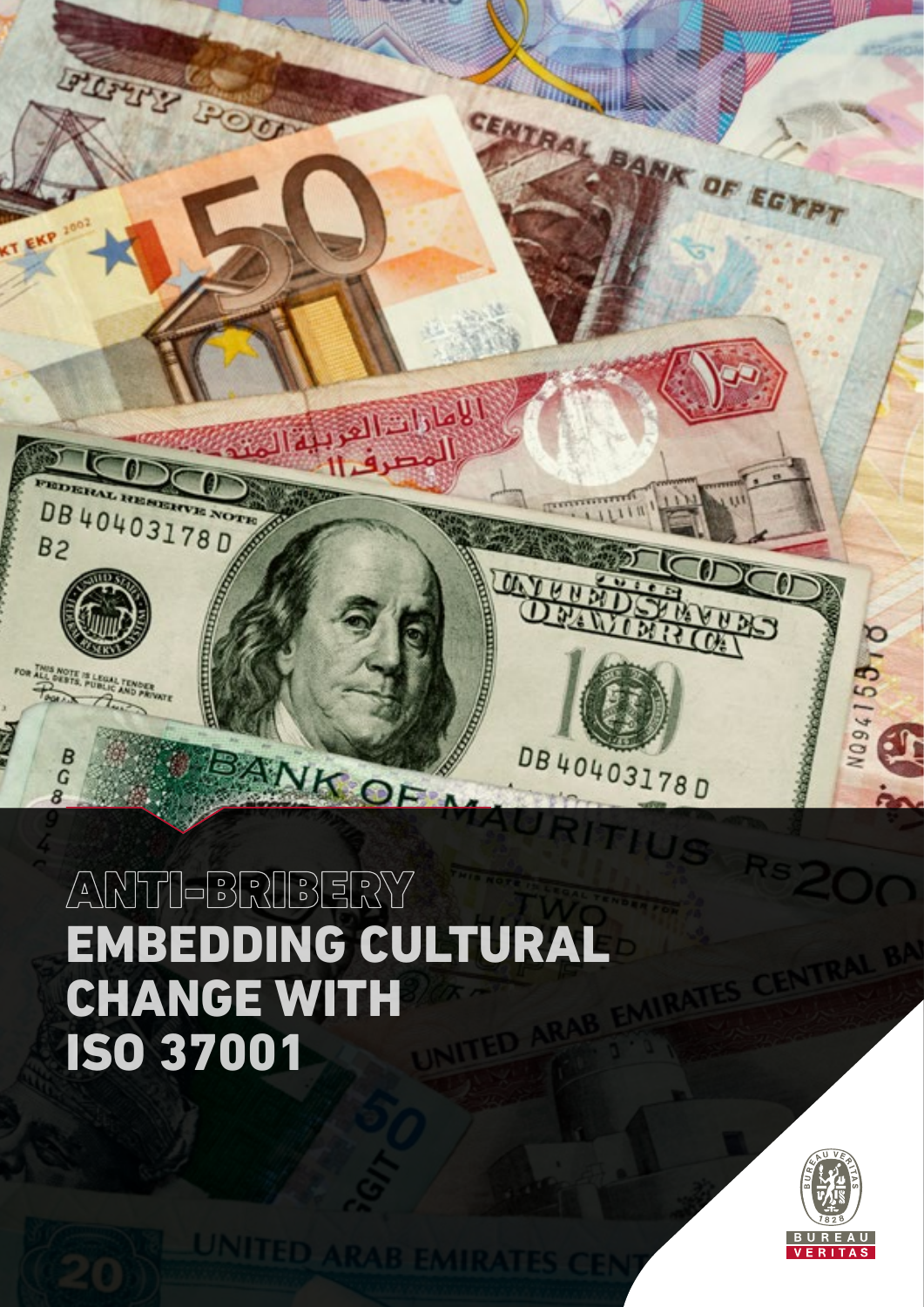## **Contents**

**— P1 —** Introduction

### **— P2-3 —**

An increasingly restrictive legislative landscape

### **— P4-5 —**

The fight for transparency

### **— P6 —** Management systems: essential concepts

### **— P7-8 —**

Managing bribery risk with ISO 37001

### **— P9 —**

Controlling and preventing non-conformities

### **— P10 —**

**Certification** and training with Bureau Veritas

# BRIBERY is one of the most common forms of corruption around the world

The detrimental practice of offering and receiving<br>bribes presents a major business risk, posing<br>significant legal, financial and reputational<br>threats to both companies and individuals. Among the he detrimental practice of offering and receiving bribes presents a major business risk, posing significant legal, financial and reputational numerous economic and social consequences of bribery are the distortion of free markets, reduced investment, increased operational and maintenance costs, proliferation of safety risks, a lack of organizational competitiveness and decreased employee morale<sup>(1)</sup>.



### **\$1.5 trillion 53%**

Estimated annual cost of bribes worldwide<sup>(2)</sup>



**43/100** 

Average Corruption Perception score for  $180$  countries<sup>(3)</sup>



Number of CEOs or high-level officials aware of bribery within their organization $(4)$ 



*THIS WHITE PAPER seeks to explain the legislative context of anti-bribery measures and define the management systems approach to combatting bribery as laid out in ISO 37001. It provides a high level summary of the standard's key features, details requirements for addressing system failures and explores the advantages of having your organization certified to ISO 37001.*

(1) Harvard Business School Working Knowledge, *The Real Cost of Bribery*, 2013 — (2) The Guardian, *The Cost of Corruption is a Serious Challenge for Businesses*, 2014 — (3) The Corruption Perceptions Index, Transparency International, 2017; Based on a scale of 0-100, from High Corruption to Low Corruption — (4) The OECD Foreign



 $\vert$  1

Bribery Report, 2014; Based on a study of 427 corporations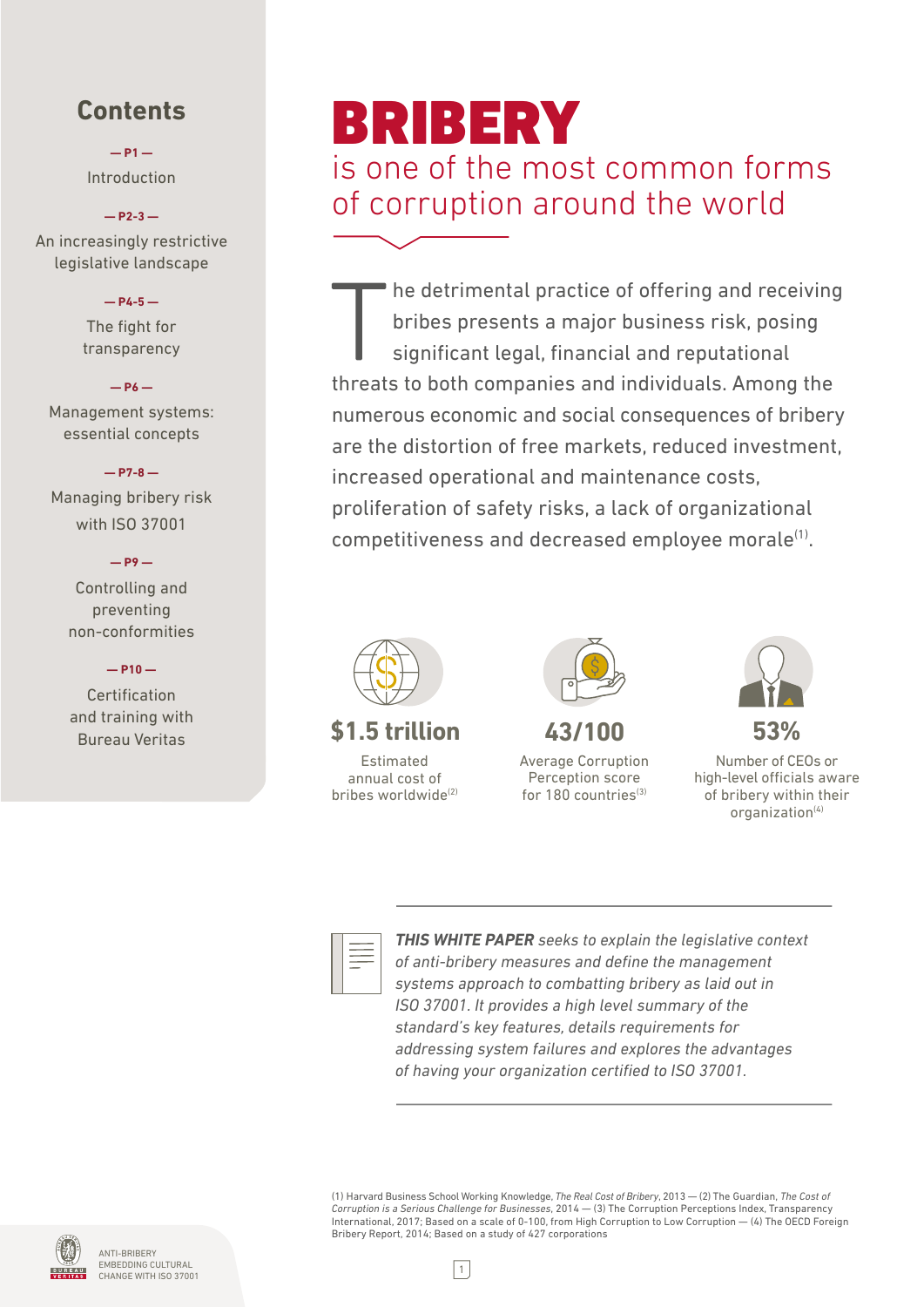# AN INCREASINGLY RESTRICTIVE LANDSCAPE

**Bribery was once considered a typical practice, but as times and business norms have changed, anti-corruption legislation has increased and tightened around the world. Preventing bribery is now a key concern of business leaders, for a variety of reasons.** 

First, anti-bribery legislation is spreading<br> **globally and becoming increasingly<br>
stringent,** with consequences for companies<br>
the world over While some regulations have been **globally and becoming increasingly**  the world over. While some regulations have been in place for decades – the United States' Foreign Corrupt Practices Act (FCPA) dates back to 1977 – most European legislation has emerged in the last fifteen years. Following the OECD Convention on Combatting Bribery in 2009, more than 40 countries have enacted stricter regulations.

What many of these new regulations have in common are the tough penalties they impose on companies and individuals and their extra-territorial reach in prosecuting offenders *(see p.4)*. Company directors can now face imprisonment for acts of bribery committed by employees abroad, reducing the temptation to ignore questionable practices previously considered standard in some sectors and countries.



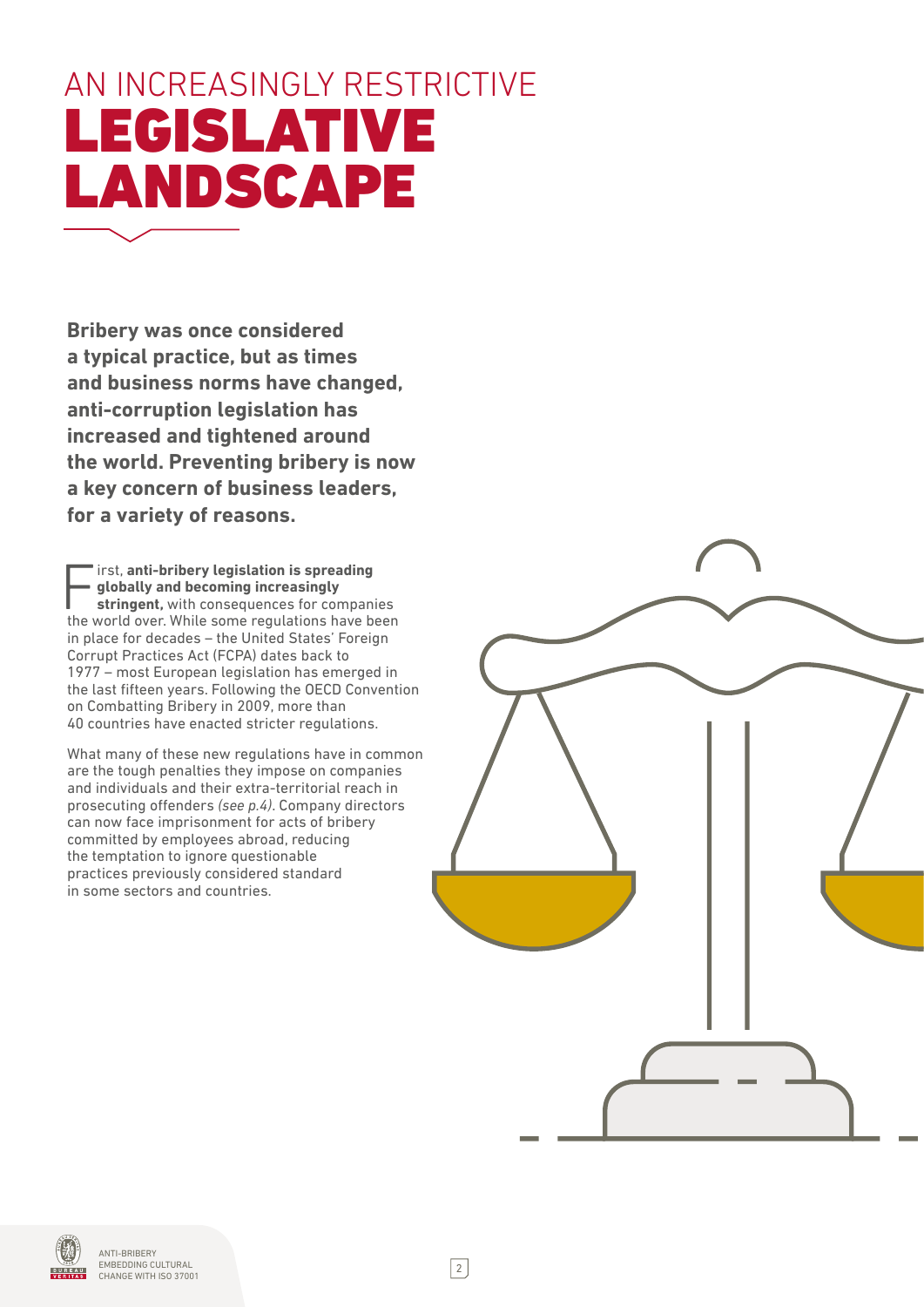### An Increasingly Restrictive LEGISLATIVE LANDSCAPE

Second, investigators and prosecutors are<br>
Showing greater readiness to enforce tough<br>
legislation. While the US has pursued high-<br>
profile anti-bribory cases are national border showing greater readiness to enforce tough profile anti-bribery cases across national borders for many years, authorities in Europe have typically shown more leniency. This appears to be changing, with a number of flagship cases, out of court settlements and deferred prosecution agreements appearing in recent years in France, Italy, the United Kingdom and Germany.

Third**,** companies' overall appetite for risk is waning. Emerging threats that fall under the umbrella of Enterprise Risk – from cybersecurity, to business continuity and financial risks – have made controlling bribery risk a board-level issue. Consumers and media today are quick to denounce companies perceived as unethical, and fewer firms are prepared to risk a major hit to their reputation or share price.

Finally, some companies are viewing Anti-Bribery Management Systems (ABMS) as an opportunity. Having defined corruption as a material risk to their business, these companies are seeking to differentiate their businesses from others by demonstrating ethical leadership.





## WHAT DOES THIS MEAN FOR YOU?

To meet new legislative requirements and corporate objectives, companies are working with legal counsel and risk assessment experts to develop better policies and procedures for controlling corruption.

Yet ensuring the implementation and enforcement of new policies across a company can be challenging, particularly for large organizations. How do you guarantee that thousands of people, sometimes operating in countries or sectors where bribery is the norm, embrace an irreproachably ethical work culture and follow the procedures you have established?

One answer lies in implementing an ABMS such as ISO 37001. Implemented to meet the specific needs of your organization, it offers a practical approach to understanding bribery risks, putting proportional controls in place and embedding a culture of integrity in your company. Certifying your organization to ISO 37001 can also help you meet legislative requirements, by demonstrating your efforts to ensure procedures are adopted across the organization.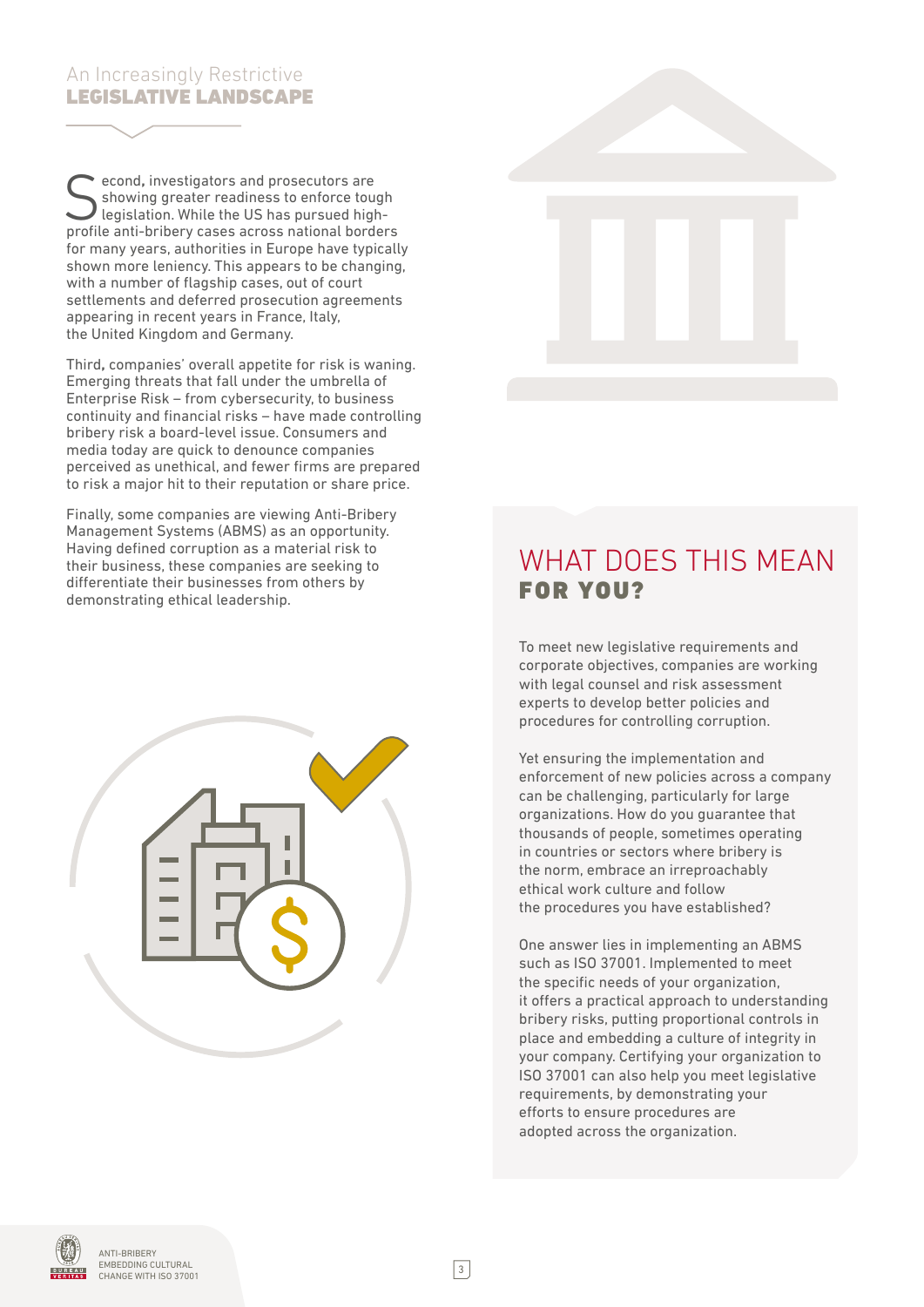

**Bribery is a primary source of corruption worldwide. Present across industries and sectors, bribery corrodes public trust in governments, businesses, and global markets.**



**57%** Bribes made to obtain public procurement contracts(5)



**1.5 trillion USD** Cost of bribery worldwide per annum<sup>(6)</sup>



## **THE WORLD'S TOP 10 ECONOMIES CRACK DOWN** TAKING ACTION

A recent wave of legislation has countries enforcing harsher sentences and higher fines for bribery over a larger geographic area than ever<sup>(8)</sup>.



(5) The OECD Foreign Bribery Report, 2014 — (6) The OECD Foreign Bribery Report, 2014 — (7) The OECD Foreign Bribery Report, 2014 — (8) Based on information from <https://www.bakermckenzie.com/en>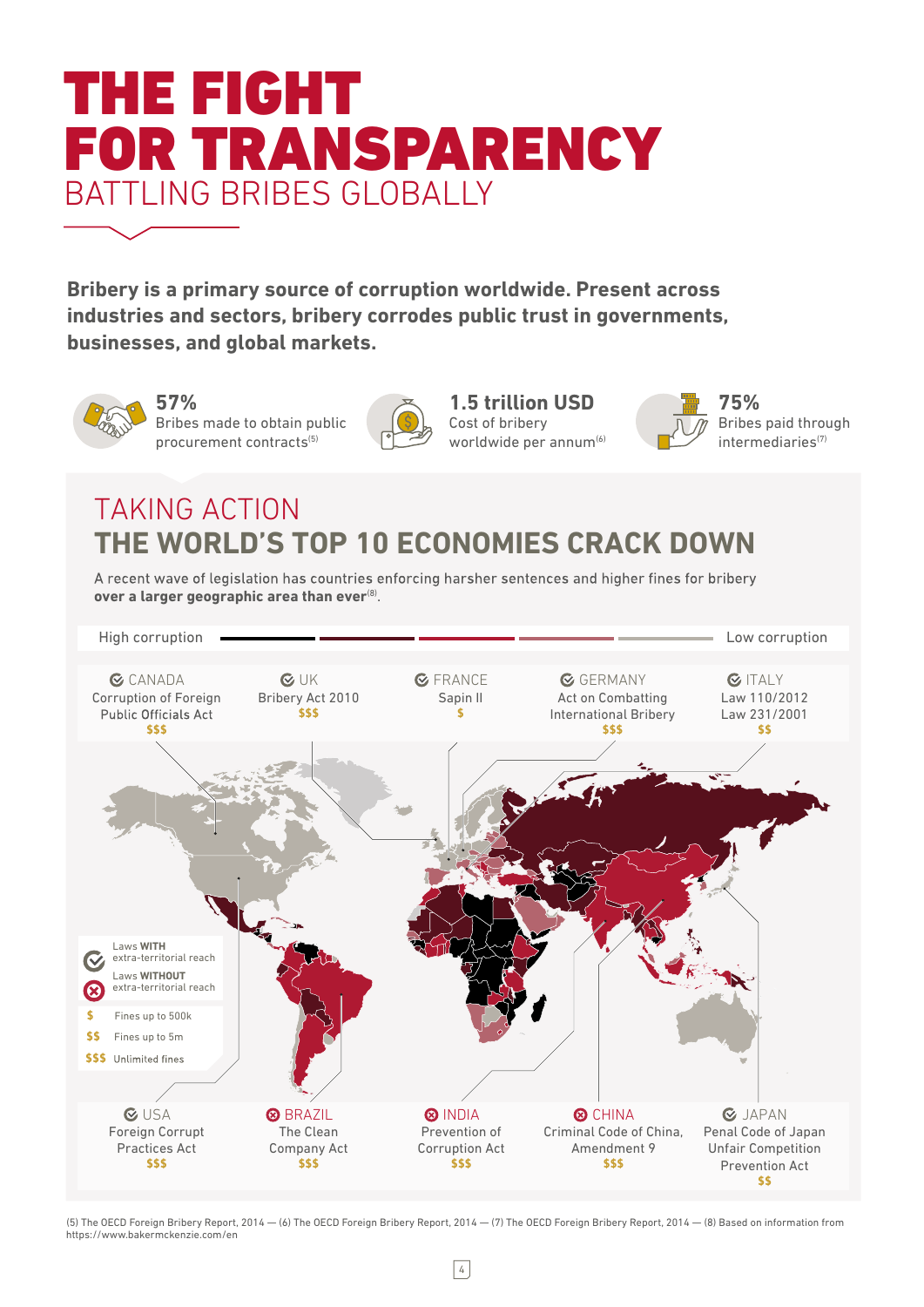### Penalizing Offenders HOW BRIBERY DISRUPTS YOUR BUSINESS



Most recent legislation holds both companies and individuals liable for passive and active bribery. Directors and management may now face criminal charges leading to imprisonment for acts of bribery committed at home or abroad.



Companies and individuals in violation of anti-bribery law often face severe financial penalties. Furthermore, the average duration of a foreign bribery case is 7.3 years<sup>(9)</sup>, causing costly legal fees to accumulate.



Businesses found guilty of corrupt practices frequently lose credibility in the eyes of the public. Consumers, suppliers, and business partners will steer clear of organizations considered unethical, which can endanger a company's future.



Organizations under investigation may encounter a variety of slowdowns and operational barriers. Mounting a legal defense is draining for personnel and resources, and staff changeover can halt or slow regular operations across locations.

## PROTECTING YOUR ORGANIZATION **BENEFITS OF AN ANTI-BRIBERY MANAGEMENT SYSTEM**

Certifying your anti-bribery procedures shows you take clean business practice seriously. By implementing a management system like ISO 37001, you can:

> $\rightarrow$ Meet national legal requirements Mitigate penalties in the event of a bribery charge  $\rightarrow$  $\rightarrow$ Create cultural change to reduce the risk of future bribery  $\rightarrow$ Achieve compliance with consensus-based management system standards  $\rightarrow$ Receive certification from an accredited certification body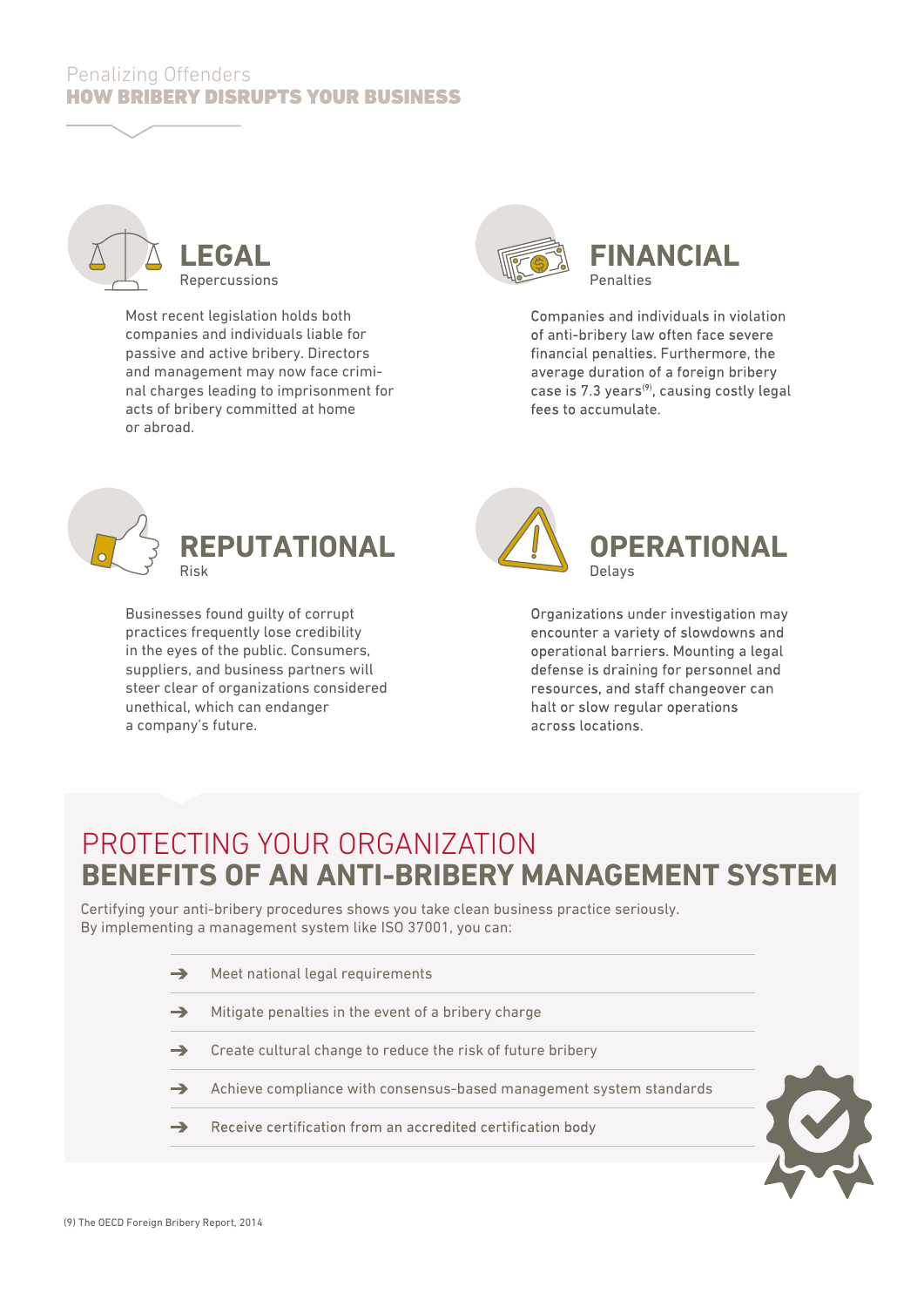# MANAGEMENT SYSTEMS: SOME ESSENTIAL CONCEPTS

Management system is a structured approach<br>for companies to control key aspects of their<br>husiness and achieve their objectives. for companies to control key aspects of their business and achieve their objectives. A business may have one or several management systems covering risks for the organization, including quality, environmental performance and cybersecurity controls. Companies can also implement an integrated management system as a comprehensive way to track and manage different risks across the business.

Many management systems, particularly those based on ISO standards, share common features. They provide a practical way for companies to implement and embed procedures across the organization, and are built around a PDCA cycle *(see below)*. This allows companies to target continuous improvement, and provides a platform for seeking third party recognition of risk control via certification.

Step 1

PLAN

Undertake a bribery risk assessment, accounting for the specific structure and context of your organization. This will allow you to identify areas of risk and evaluate your company's current controls.

## WHAT IS ISO 37001?

ISO 37001 is the first international ABMS standard designed to help organizations combat bribery risk throughout their global value chains. The standard provides a framework for establishing, implementing, maintaining, reviewing and improving an ABMS within the context of individual organizations.

ISO 37001 clearly defines the scope of antibribery compliance, providing a clear structure for implementing either a stand-alone system or one integrated with any existing ISO-based management system.

## THE PDCA **CYCLE**

*The ISO 37001 management system operates on the PDCA Cycle. This enables organizations to ensure the detailed analysis and opinions provided by lawyers and risk experts are acted on throughout the organization, and refined over time.*



Establish a policy, allocate responsibilities and resources for anti-bribery compliance and delegate decision making as needed. Implement supporting procedures and operational controls, then set and communicate objectives to address identified bribery risks.



Review the effectiveness of the management system. This multi-step process begins with an internal audit, to be reviewed by your organization's anti-bribery compliance function, top management or governing body. In the case of companies seeking certification, a secondary review is then conducted by external auditors.



Modify and update the anti-bribery controls and procedures determined in Steps 1 and 2 based on deficiencies ("nonconformities") identified during audits, reviews, normal operational events and performance evaluations.





76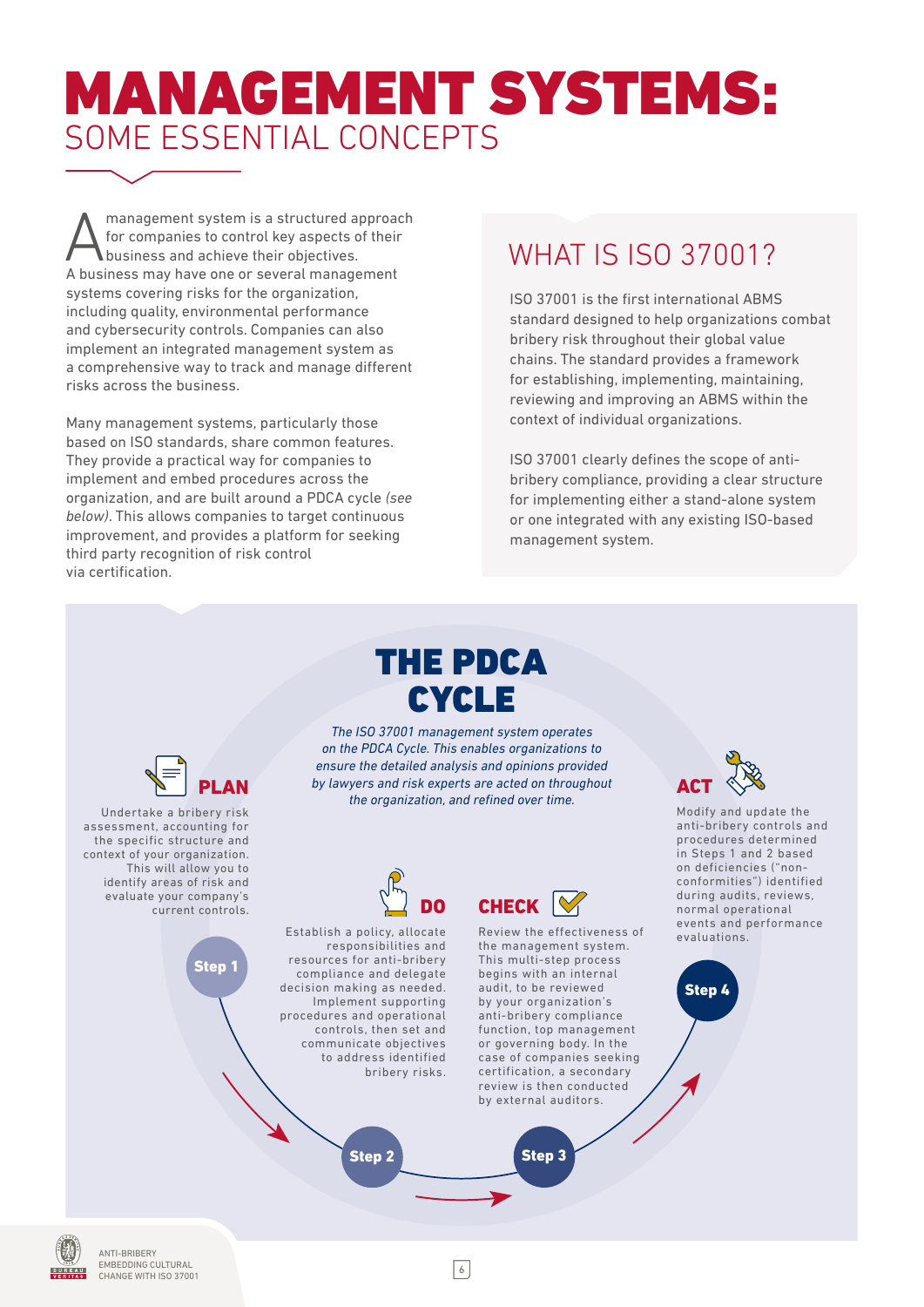# MANAGING BRIBERY RISKS WITH ISO 37001

ne of the strongest safeguards against bribery is creating a company culture of integrity, but corporations often struggle to embed their core values across countries, offices, subsidiaries and partner organizations. Of the world's top ten economies, only half of countries score more than 50/100 on the Corruption Perception Index<sup>(10)</sup> *(see infographic, p.4)*. Furthermore, many of the multinational companies within these economies operate in countries with far lower scores. With increased globalization, the reality of implementing comprehensive, effective procedures is complex, and many companies are unsure where to begin.

A practical solution to anti-bribery management, ISO 37001 provides a structure for implementing customized procedures and defines the required resources for organizational controls *(see p.8)*. This enables companies to manage bribery risks in an organized, pragmatic way, ensuring compliance with the standard at all levels.

# **€1.8bn**

**THE HIGHEST AMOUNT IN COMBINED MONETARY SANCTIONS** EVER IMPOSED IN A FOREIGN BRIBERY CASE(11)

## WHAT ARE THE LEGAL BENEFITS?

Certain countries require organizations to have a framework for implementing company-wide procedures. By implementing a management system like ISO 37001, companies can avoid heavy fines. This is the case in France, for example, where the Sapin II law requires the implementation of procedures to combat bribery.

In countries that do not specifically require procedural frameworks, such as Brazil, Spain and the Netherlands, having an ABMS can mitigate legal difficulties. Being certified to an internationally recognized standard is viewed favorably by regulators, considered proof of good intent and the desire to maintain or improve ethical business practices. In some cases, the judicial system may respond more leniently to offenses committed by companies with existing anti-bribery controls.



(10) The Corruption Perceptions Index, Transparency International, 2017 *—* (11) The OECD Foreign Bribery Report, 2014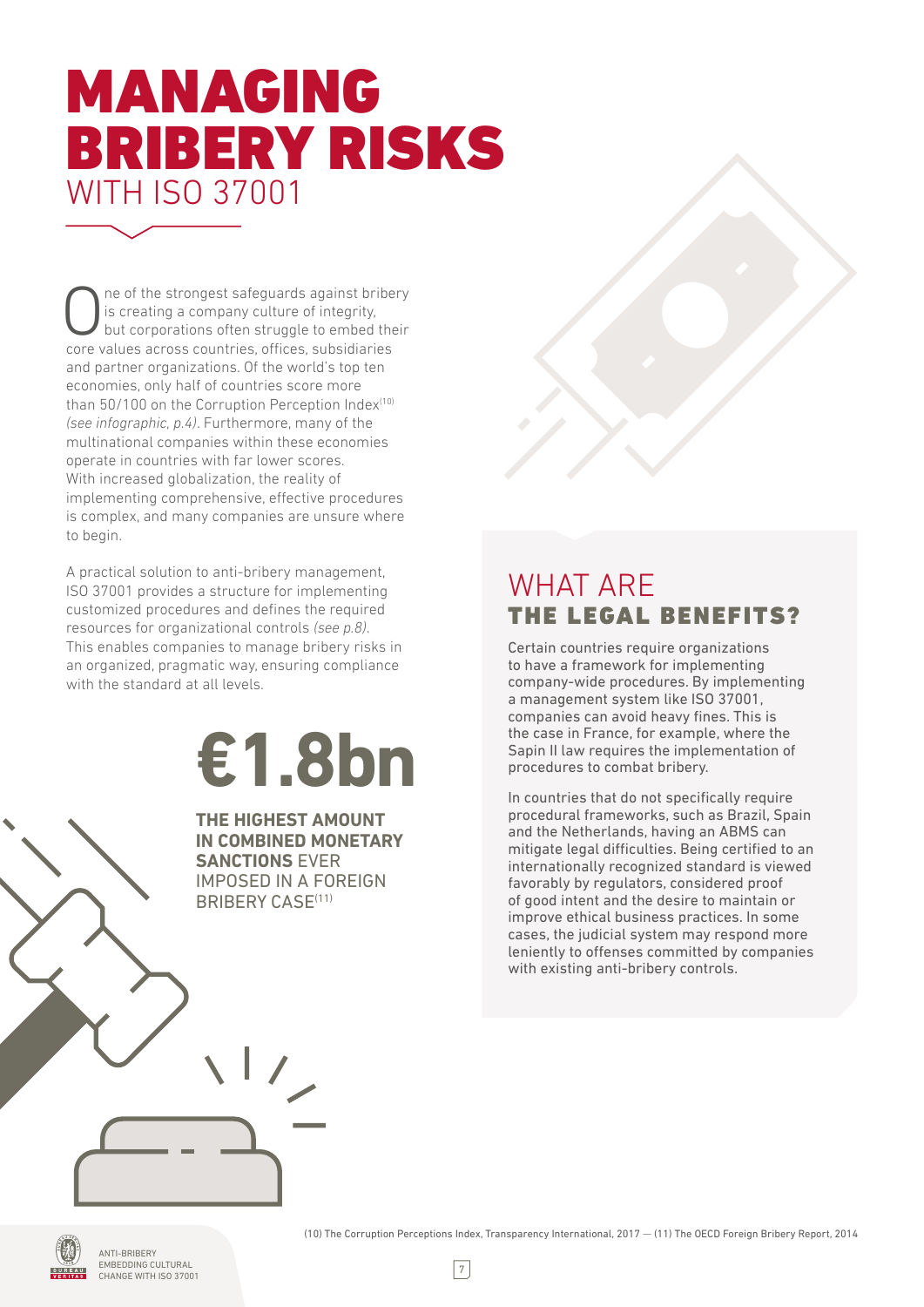

### **Based on analysis of your company's specific context, risks and needs**

ISO 37001 accounts for your company's sectors and countries of operation, as well as stakeholder expectations *(the context of the organization)*. This exercise is designed to map the likely risk scenarios, both macro (*i.e.*, if the company operates in a sensitive country) and micro (*i.e.*, if the company has relationships with business associates who present higher bribery risks).



### **Addresses a major bribery concern: third parties**  *(business associates)*

The scope of ISO 37001 is extremely wide-ranging, and includes external parties, subsidiaries, joint ventures and suppliers, as well as employees at all levels. Explicitly including third parties in the management system sends an important message that you are genuine about change, by meeting requirements for the prevention, detection and remediation of potential bribery.



### **Ensures employees and managers understand their roles**

ISO 37001 designates clear responsibilities to the appropriate individuals, ensuring that everyone understands their role in tackling bribery. Management-level individuals are required to show leadership by promoting a culture of integrity (*i.e.*, through communication with employees). Setting this "tone from the top" removes any confusion, particularly in organizations where bribery may have previously been tolerated.

# KEY BENEFITS OF ISO 37001



### **Recognizes that employees have a major role to play**

ISO 37001 provides an overarching structure for how employees should be recruited, and the training they should receive. It also emphasizes the need for ongoing training and regular communication with staff by senior managers. This, combined with regular audits and upgrades to the system, helps ensure continual improvement.



### **Easy to integrate with other management systems**

The high level structure of ISO 37001 is common across ISO management systems standards. This allows organizations already certified to other standards (*i.e.*, for quality, environmental, information security) to easily adopt an ABMS and synchronize auditing and reporting with other standards. For organizations seeking to position themselves as ethical players, the ability to adopt ISO 37001 alongside environmental and/or health and safety standards is a particular advantage.



### **A natural complement to existing compliance programs**

For organizations that have previously conducted reviews with internal risk experts or legal advisors, ISO 37001 is a logical continuation of that work, easily incorporating previous information into its evaluations. This provides consistency throughout the organization and simplifies compliance at all levels.



8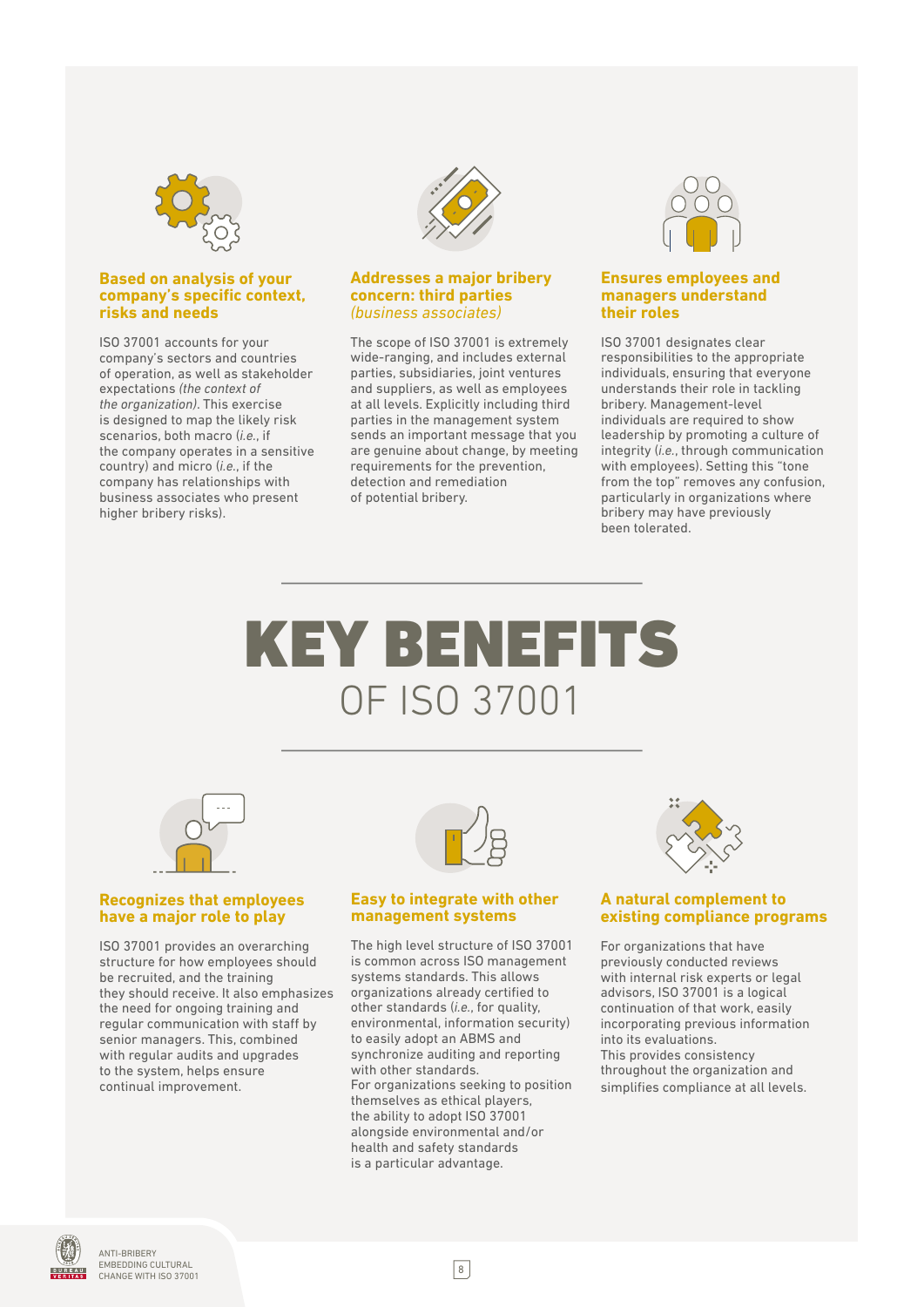# CONTROLLING AND PREVENTING NON-CONFORMITIES

**ISO 37001 provides a clear methodology for developing corrective actions and improving the effectiveness of your overall management system. It lays out a series of steps for organizations to follow in the case of unmet requirements, such as missing controls or incorrectly executed procedures. The standard requires that organizations:** 

2

- React promptly to any non-conformity, controlling and correcting its consequences
- Investigate the underlying cause(s) and determine if similar non-conformities have occurred (or could have occurred)
- Identify actions that will eliminate the cause of the failure 3
	- Implement the necessary measures to resolve the non-conformity
	- Review the effectiveness of corrective actions



4

5

Alter the management system to prevent future failures

Even with a robust set of procedures in place, no organization can completely eradicate corruption. Certain industries (mining, construction, transportation, energy, telecommunications<sup>(12)</sup>) face consistently higher risks, and it may be impossible to fully prevent bribery by a determined individual.

However, by implementing a system like ISO 37001, companies can thoroughly monitor all aspects of their organizational controls. Achieving certification provides a further measure of protection, limiting corrupt activity throughout your organization.

### *Guaranteeing protection for whistleblowers*

A solid way to limit bribery is by creating a culture of transparency and honesty within your organization. ISO 37001 helps companies build intolerance for bribery at all levels and mandates protection for employees who report bribery issues.

ISO 37001 requires organizations to implement procedures that allow personnel to report suspected bribery. Companies must establish anonymous reporting channels, ensure the confidentiality of report content, and prohibit all forms of retaliation against informants. Through relevant training or communications, personnel must know who to contact if faced with bribery-related concerns.

**Over three quarters of self-reporting companies become aware of foreign bribery within their business as a result of one of three mechanisms**(13)**:**



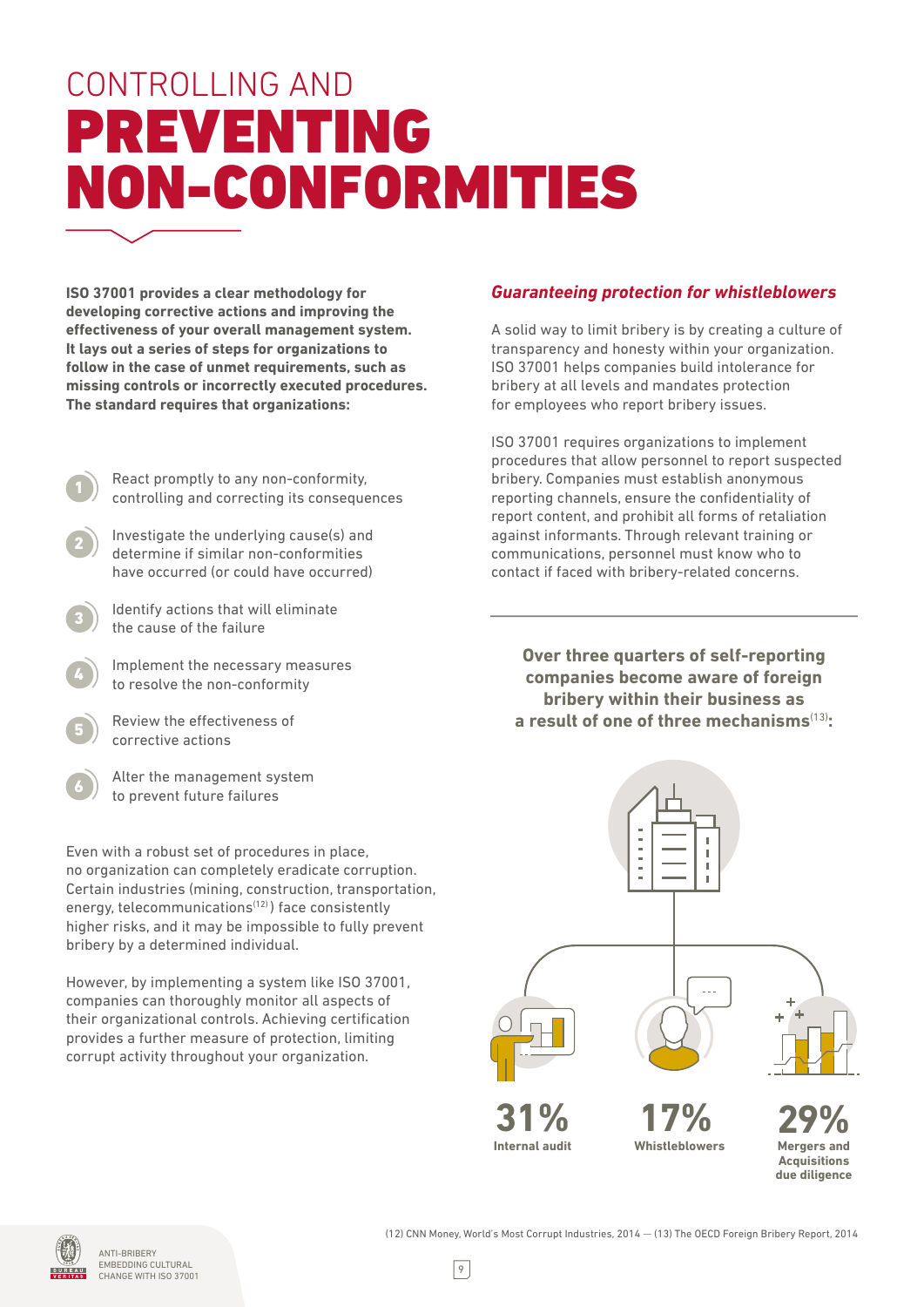# CERTIFICATION AND TRAINING WITH BUREAU VERITAS

**As a world leader in training and certification, with years of experience supporting companies worldwide, Bureau Veritas is uniquely positioned to support organizations who wish to implement ISO 37001.** 

**By choosing Bureau Veritas for your training**<br>
and certification, your company proves its<br>
commitment to excellence by working with a<br>
world renewned company recognized and recogni and certification, your company proves its world-renowned company recognized and respected for its reliability, sustainability and trustworthiness.

### **TRAINING FOR YOUR INTERNAL TEAMS**

Our highly trained instructors provide training sessions for employees, compliance managers, legal experts and internal auditors, ensuring your ability to explain, implement, and verify the management system. Our courses empower your personnel to understand the scope of bribery risk, recognize bribery risk hotspots and help establish controls.

We offer interactive classroom training, and convenient online courses through our Virtual

- **Introduction to ISO 37001 ABMS** familiarizes your personnel with the impact and risk of bribery in its different forms, the basic principles of an ABMS, and the approach it offers to manage those risks.
- **Mastering ISO 37001 ABMS** explains the types, risks and consequences of bribery, provides in-depth explanations of ISO 37001 and how to implement an ABMS' best practices into your organization to target full legal compliance.
- **ISO 37001 ABMS Internal Auditor** teaches auditors the necessary skills to conduct the periodic ABMS audits required by this standard.
- **ISO 37001 ABMS Lead Auditor** covers all topics  $\blacksquare$  related to the standard, building the skills required to lead management systems audits, both internally and as an independent third party, within the context of bribery prevention.



## Classroom and webinars: The CERTIFICATION WITH BUREAU VERITAS

In certifying to ISO 37001 with Bureau Veritas, companies can manage bribery risk, comply with legal obligations to implement anti-bribery procedures and enhance their reputation for ethical business practice.

Bureau Veritas is accredited by [Accredia](http://services.accredia.it/ppsearch/accredia_orgmask.jsp?ID_LINK=1733&area=310&PPSEARCH_ORG_SEARCH_MASK_ORG=0663)  in Italy, and was recently accredited by the [United Kingdom Accreditation Service](https://www.ukas.com/services/technical-services/development-of-new-areas-of-accreditation/current-pilot-projects/accreditation-for-certification-of-anti-bribery-management-systems-iso-370012016/ )  throughout Europe. We are currently in the process of rolling out our UKAS accreditation to all countries and sectors, to ensure we offer the highest quality certification to all clients.